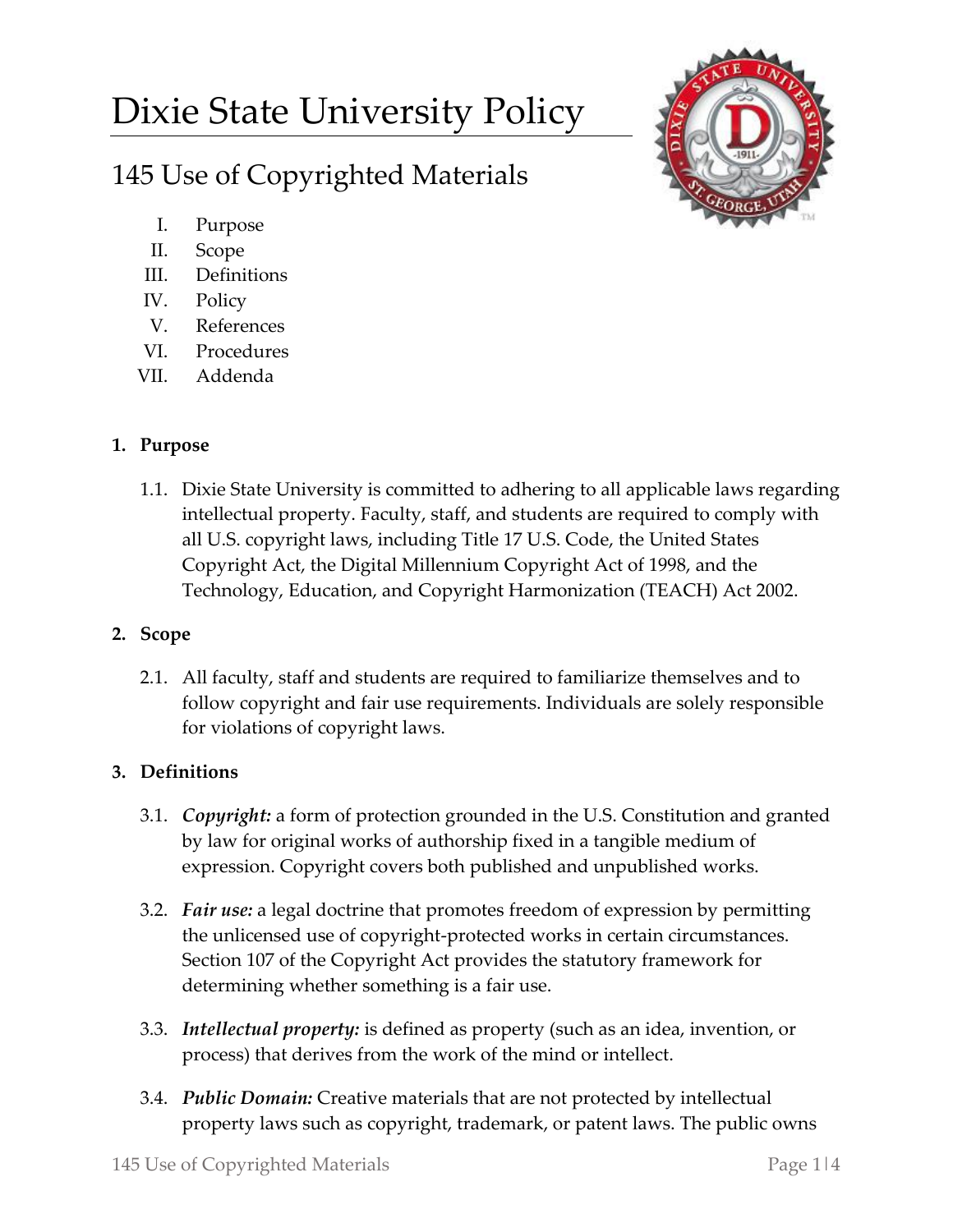these works, not an individual author or artist. Anyone can use a public domain work without obtaining permission, but no one can ever own it.

3.5. *TEACH Act:* The "Technology, Education and Copyright Harmonization Act," commonly known as the "TEACH Act," was enacted by Congress on October 4, 2002. It is a full revision of Section 110(2) of the U.S. Copyright Act. Its provisions enable educators to use copyrighted materials for distance education, with certain restrictions.

### **4. Policy**

- 4.1. The United States Copyright Office explains that "copyright, a form of intellectual property law, protects original works of authorship including literary, dramatic, musical, and artistic works, such as poetry, novels, movies, songs, computer software, and architecture. Copyright does not protect facts, ideas, systems, or methods of operation, although it may protect the way these things are expressed." Exceptions allow for the use of a work without requesting permission from the copyright holder. Commonly used exceptions are fair use, online education under the TEACH act, and face to face instruction.
- 4.2. To use copyrighted materials under fair use, the following must be considered:
	- 4.2.1. The purpose and character of the use, including whether such use is of a commercial nature or is for nonprofit educational purposes;
	- 4.2.2. The nature of the copyrighted work;
	- 4.2.3. The amount and substantiality of the portion used in relation to the copyrighted work as a whole; and
	- 4.2.4. The effect of the use upon the potential market for or value of the copyrighted work.
- 4.3. To qualify for the TEACH Act exemptions for the use of copyrighted materials in online education, the following criteria must be met:
	- 4.3.1. The institution must be an accredited, non-profit educational institution.
	- 4.3.2. The use must be part of mediated instructional activities.
	- 4.3.3. The use must be limited to a specific number of students enrolled in a specific class.
	- 4.3.4. The use must be for 'live' or asynchronous class sessions.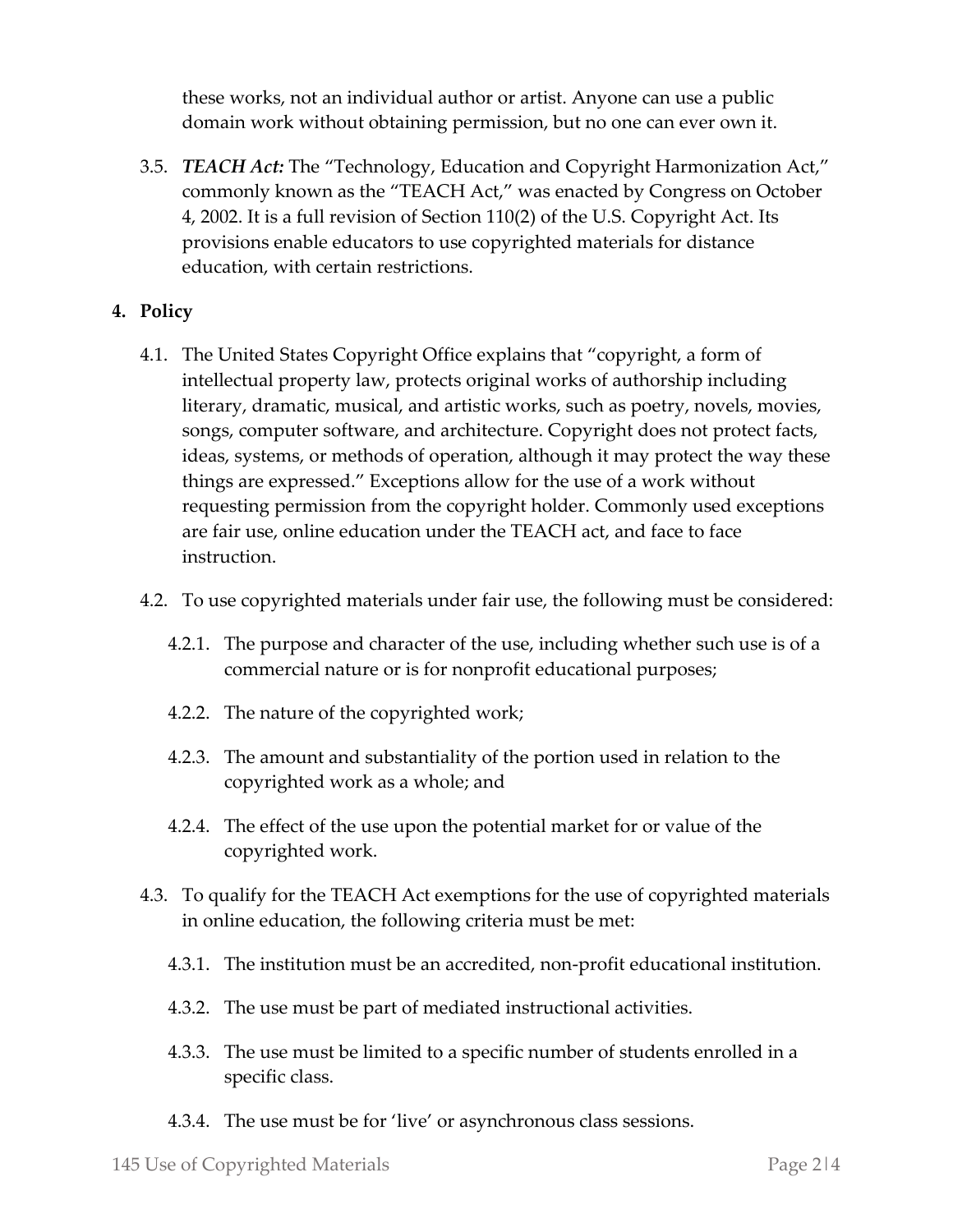- 4.3.5. The use must not include the transmission of textbook materials, materials typically purchased or acquired by students, or works developed specifically for online uses.
- 4.3.6. The institution must have developed and publicized its copyright policies, specifically informing students that course content may be covered by copyright, and a notice of copyright must be included in course syllabi.
- 4.3.7. The institution must use technological measures to limit access to students enrolled in the course, and to prevent unauthorized student retention of copyrighted materials and/or downstream redistribution (Canvas).
- 4.3.8. Text and images displayed must be in amounts comparable to in-class teaching. Presentation of dramatic works (including musical works or other media) is allowed only for "reasonable and limited portions."
- 4.3.9. If a digital version of the work is already available, then an analog copy cannot be converted for educational use.
- 4.4. In a traditional classroom with face-to-face instruction at a non-profit education institution, performances and displays of work are allowed. Requirements are:
	- 4.4.1. All materials must be legally acquired.
	- 4.4.2. Teaching must occur in a classroom or similar place devoted to instruction.

### **5. References**

5.1. Copyright law of the United States [\(https://www.copyright.gov/](https://www.copyright.gov/)

### **6. Procedures – N/A**

### **7. Addenda**

- 7.1. Copyright and Fair Use: Copyright Compliance Guidelines for Faculty [\(https://libguides.dixie.edu/c.php?g=57903&p=371816\)](https://libguides.dixie.edu/c.php?g=57903&p=371816)
- 7.2. Sample Copyright Statement for Course Syllabi [\(https://libguides.dixie.edu/c.php?g=57903&p=371816\)](https://libguides.dixie.edu/c.php?g=57903&p=371816)
- 7.3. The TEACH Act and some Frequently Asked Questions [\(https://web.archive.org/web/20180408224010/http://www.ala.org/advocacy/cop](https://web.archive.org/web/20180408224010/http:/www.ala.org/advocacy/copyright/teachact/faq) [yright/teachact/faq\)](https://web.archive.org/web/20180408224010/http:/www.ala.org/advocacy/copyright/teachact/faq)